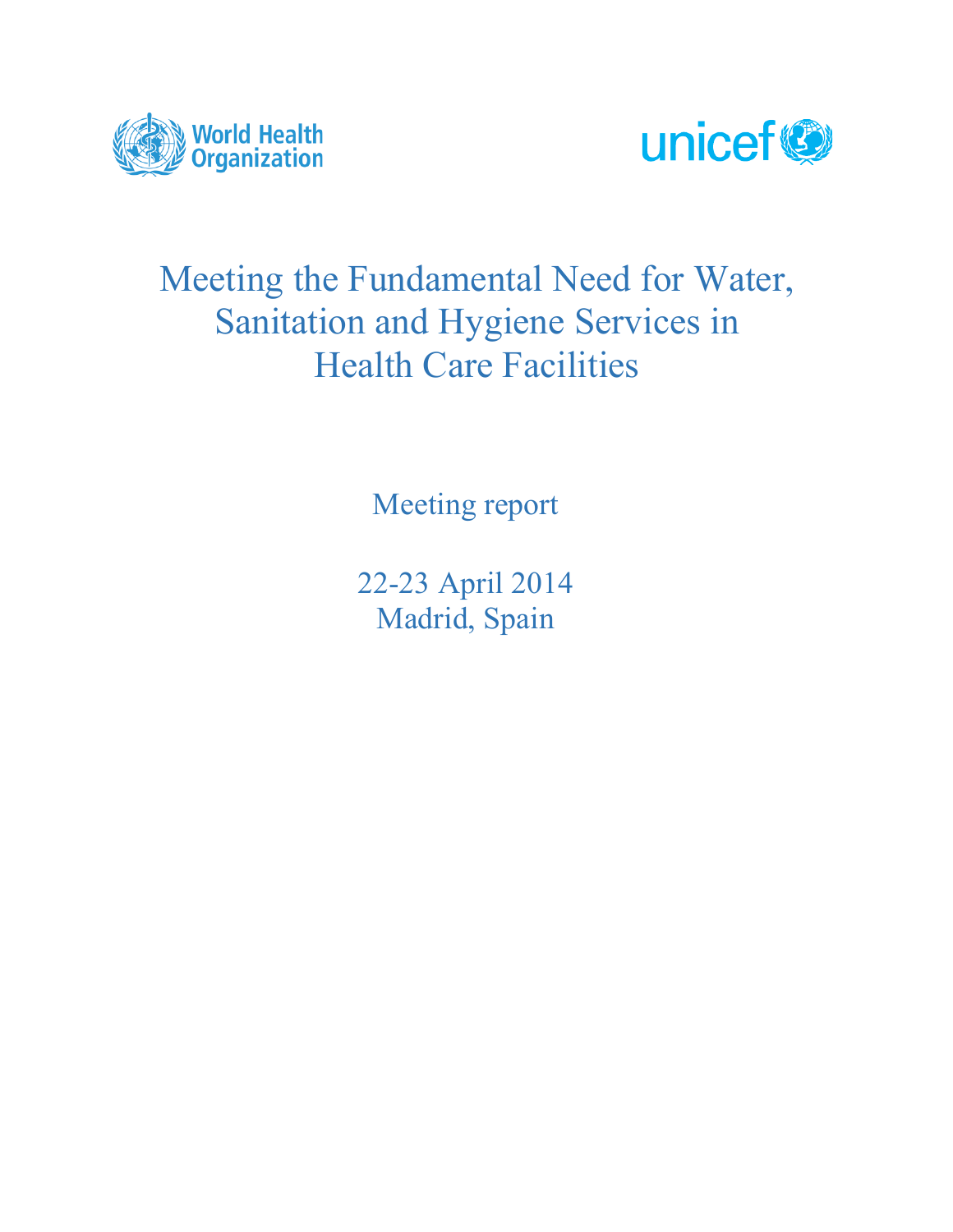| Table of Contents |  |
|-------------------|--|
|                   |  |
|                   |  |
|                   |  |
|                   |  |
|                   |  |
|                   |  |
|                   |  |
|                   |  |
|                   |  |
|                   |  |
|                   |  |
|                   |  |
|                   |  |
|                   |  |
|                   |  |
|                   |  |
|                   |  |
|                   |  |
|                   |  |
|                   |  |
|                   |  |
|                   |  |
|                   |  |
|                   |  |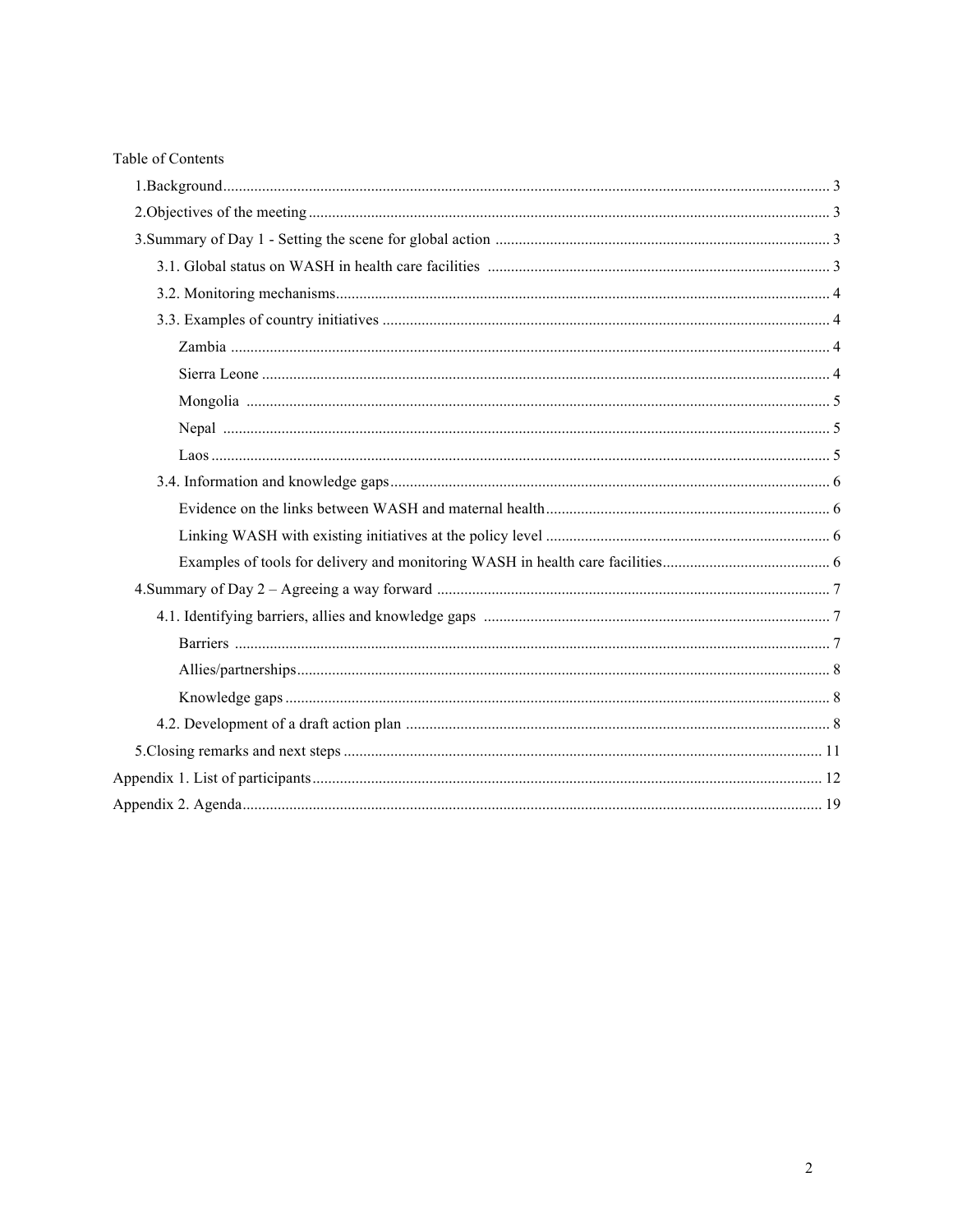## 1. Background

Available data suggest that water, sanitation and hygiene (WASH) services in health care facilities are inadequate in many countries. A forthcoming WHO report found that in Sub Saharan Africa only half of health care facilities have access to improved water sources. This figure masks large variations and does not address issues concerning quality, functionality and accessibility of services. Furthermore, little is known about the presence and conditions of sanitary facilities as well as safe disposal of medical waste.

The World Health Organization has recently declared improving WASH in health care facilities to be an urgent priority and has drafted a strategy to address WASH in health care facilities focusing on monitoring, implementation of WHO standards and advocacy. WHO and partners have increased their efforts to ensure that all health care facilities have at least a minimum level of WASH services.

The International Strategic Meeting on Improving Access to Water, Sanitation and Hygiene in Health Care Facilities was held from 22 to 23 April 2014 in Madrid, Spain. The meeting was hosted by the Ministry of Health, Social Services and Equality of Spain and coordinated by WHO and UNICEF with support from the UN-Water Decade Programme on Advocacy and Communication. The aim of the meeting was to bring together stakeholders from national and international organizations, administrations, academia, non-governmental organizations and donors, to commence a discussion on global, collaborative efforts to improve water, sanitation and hygiene in all health care facilities.

## 2. Objectives of the meeting

The objectives of this two-day meeting were to:

- Present global data on access, monitoring mechanisms and policies on WASH in health care facilities;
- Share country examples of successful approaches for improving WASH in health care facilities;
- Identify information and knowledge gaps; and
- Prioritize needs regarding WASH in health care facilities and strategize, through a draft action plan on how to address these among key actors.
	- 3. Summary of Day 1 Setting the scene for global action

Dr Maria Neira, Director of the Department of Public Health, Environmental and Social Determinants of Health, WHO and Mr Evariste Kouassi Komlan, Senior Advisor on Water, Sanitation and Hygiene, UNICEF welcomed participants. Dr Neira opened the meeting by highlighting the burden of disease associated with poor WASH conditions in health facilities and the importance of joining efforts to address the issue.

The first day of the meeting consisted of presentations on the following aspects: 1) Global status on WASH services in health facilities, existing monitoring initiatives, and national policies and plans 2) Country examples of initiatives aimed at improving WASH in health care facilities 3) Evidence gaps and 4) Opportunities for linkages with other initiatives.

## **3.1. Global status on WASH in health care facilities**

Mr Ryan Cronk and Prof. Jamie Bartram from the Water Institute at the University of North Carolina, presented preliminary results from the WHO landscape report on WASH in health care facilities. The draft report, which analyzed 76 assessments from 40 countries, confirmed that coverage of water and sanitation services in health care facilities was low. For example, in Sub-Saharan Africa, only half of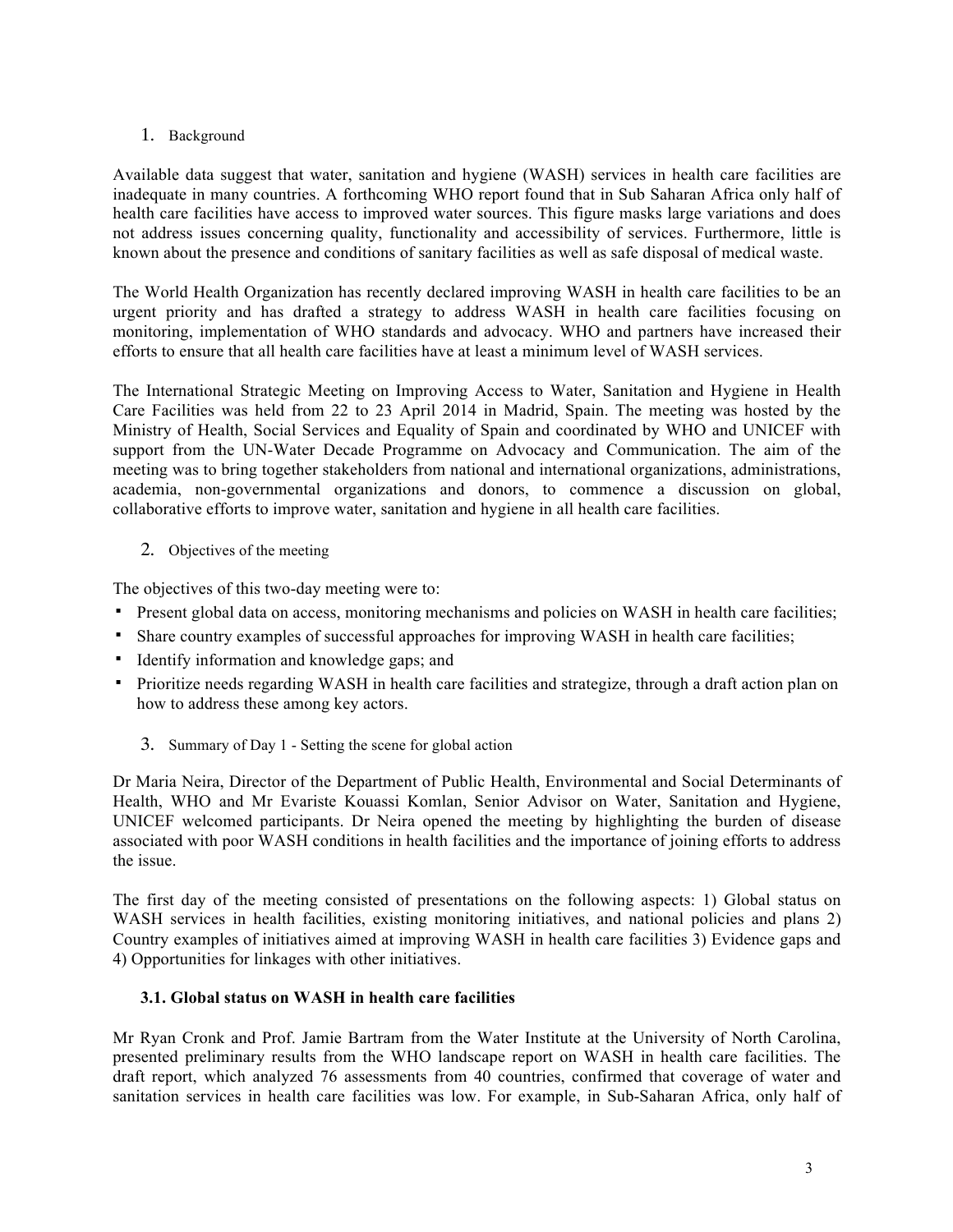health care facilities have access to improved water sources, a much lower figure than household-level coverage. The report summarized existing monitoring initiatives that collect data on WASH in health care facilities, including the Service Availability and Readiness Assessment, SARA (WHO), the Service Delivery Indicator Survey, SDI (World Bank), and the Service Provision Assessment, SPA (The DHS Program, USAID). The report highlighted differences in methodology and indicators between the different types of assessments. In terms of policies, an analysis of the UN-Water GLASS survey data revealed that country policies on WASH in health care facilities were often weak. For example, only 20 out of 74 countries reported having full policy plans with funding for WASH in health care facilities.

## **3.2. Monitoring mechanisms**

Mr Bruce Gordon, on behalf of Ms Claire Preaud, WHO HQ, gave a brief overview of WHO's Service Availability and Readiness Assessment (SARA). SARA is a standard health facility assessment tool measuring the physical presence of services and the capacity to deliver those services. SARA collects nationally representative data building on experiences and best practices from other surveys such as SAM and SPA. It covers three main domains: 1) Service availability such as facility density, health personnel density and service utilization; 2) General service readiness reflecting the overall capacity to provide basic services at minimum standards; 3) Specific service readiness to provide interventions in key program areas such as family planning, malaria, tuberculosis, routine child immunization etc.

Dr Gayle Martin, from the Service Delivery Indicator Program (SDI), World Bank, presented the SDI methodology and tools. SDI collects nationally representative data to track service delivery performance. The methodology and the framework use a production function approach to service delivery along three dimensions: inputs, provider efforts and provider ability. Data from the survey can be analyzed to assess availability of water and sanitation services in combination, instead of availability of each service separately, or to explore service disparities between facility types and countries for example.

## **3.3. Examples of country initiatives**

The aim of this session was to provide examples of national approaches and strategies that were adopted to improve WASH in health care facilities, including information on the processes and actors that were engaged, as well as the resources required. Examples were provided for five countries: Mongolia, Laos, Sierra Leone, Zambia and Nepal. Below is a brief summary of presentations:

## **Zambia**

Dr Mathias Tembo, Tropical Diseases Research Centre of Ndola, Zambia.

Dr Tembo gave an example of an inexpensive approach to promote safe water and hygiene in rural health facilities. The intervention consisted of the provision of water stations, water treatment, soap, and the training of health workers. This was a pilot project implemented in eight rural facilities. The project was implemented by the Ministry of Health, Ministry of Water and Natural Resources and the Churches Health Association of Zambia (CHAZ), with support from the Centers for Disease Control and Prevention (CDC) and the Center for Faith-Based and Neighborhood Partnerships, Department of Health and Human Services (DHHS). The initiative was evaluated by comparing assessments before and after implementation. Data collection tools included health facility surveys and patients' surveys. Preliminary findings showed promising results in terms of uptake and patient satisfaction. The intervention is envisaged to be expanded to 150 facilities.

## **Sierra Leone**

Dr Samuel Kargbo, Division for Reproductive and Child health, Ministry of Health and Sanitation, Sierra Leone.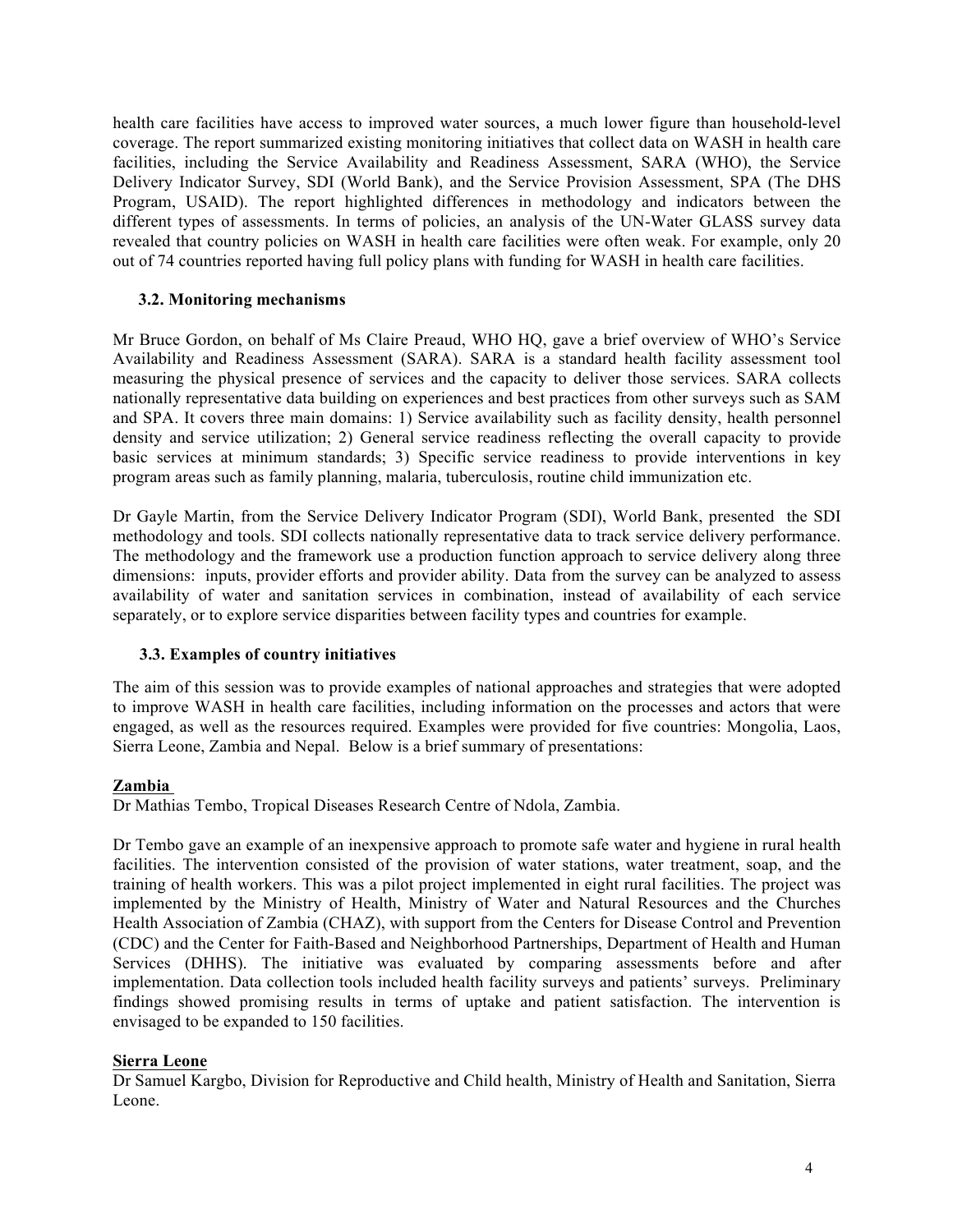The country has national policies on water and sanitation, but not specifically for health facilities. The MoHS recently developed policies and standards along with manuals and training tools to facilitate implementation of those standards. The initiative was led by the Reproductive and Child Health Division at the MoHS with external support and collaboration with NGOs for implementation on the ground. An innovative monitoring system was put in place. Facility Improvement Assessment Teams (FIT) were deployed to 65 health centers and 13 hospitals for quarterly or bi-annual assessments. The teams reported their findings directly at district level. The assessment tool was combined with a system of score cards in the form of traffic lights to monitor the facility status against set criteria. The score cards were used as a tool to review the situation and decide on the actions to take. The next steps for this initiative will be to demonstrate the effectiveness of the strategy, scale it up and collaborate with the Ministry of Energy to equip health facilities with solar panels for electricity.

## **Mongolia**

Dr Oyuntogos Lkharusen, WHO country office, Mongolia.

Several health facility surveys were carried out in 2005, 2007, and 2010 with the aim of improving WASH in rural hospitals. Several development partners, including USAID and the United Nations Trust Fund for Human Security (UNTFHS), supported WHO and the Mongolian Ministry of Health to improve WASH services in rural hospitals from 2009 - 2013. The program focused on training hospital staff on environmental health and conducting a behavior change campaign to raise awareness of hygiene among communities. In 2013, Mongolia adopted the WHO Guidelines for Essential Environmental Standards in Health Care Settings. The new environmental health standards required WASH to be incorporated in the design of new facilities. The standards also focused on operations and maintenance and placed emphasis on improving WASH, health care waste management, and infection control in existing hospitals.

## **Nepal**

Mr Bhim Acharya, Ministry of Health and Population, Nepal.

In 2011, WHO sponsored the Center for Public Health and Environmental Development (CEPHED) to do an assessment of 31 hospitals across all regions of Nepal. The assessment found that 84% of the hospitals had access to sufficient water but hygiene facilities were poor in 40% of the hospitals, and only 3% of sampled hospitals had a functional and well maintained system of waste water management. In Nepal, the Ministry of Health and Population is responsible for implementing WASH in health facilities, and actions on WASH are included as part of the Nepal Health Sector Programme II that runs from 2010-2015. MoHP has developed standards for the construction of new health facilities which cover waste management and hand washing stations, and has prepared healthcare waste management guidelines and an orientation manual.

## **Laos**

Mr Soulivahn Soukkasavah, WHO country office Lao LPR.

In Laos, the 'Strategy and Planning Framework for the Integrated Package of Maternal Neonatal and Child Health Services 2009-2015' was recently developed. The project was funded by the Korea Foundation for International Healthcare (KOFIH) and was implemented in 25 health centres of the MNCH focus provinces. The strategy aimed to develop standards for the construction of health facilities including ensuring accessibility for patients with disabilities, functional amenities (toilets, washing areas), and allocation of budget for maintenance and repair. The department of Hygiene and Health Promotion has developed Environmental Health Standards for Health Care. This document provides guidance for hospitals and health facilities on essential environmental health; supports the integration of those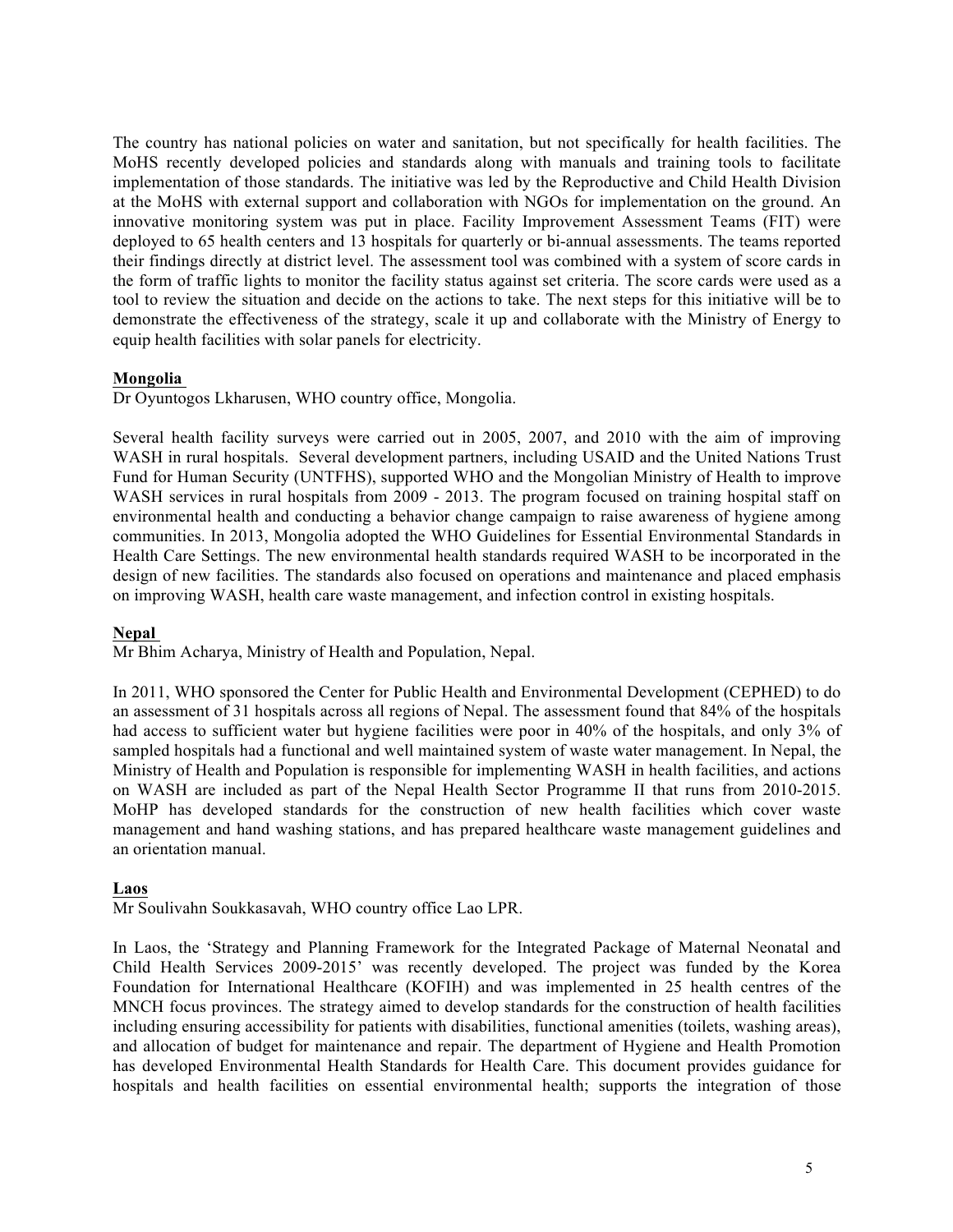standards into national programmes; and guides training and capacity building on technical aspects in the local language.

## **Discussion**

Overall, the different presentations shared commonalities. Although countries had policies on water and sanitation, they did not have clear strategies and targets that were specific to WASH in health care facilities. In some cases, multiple ministries were involved, thus raising the question of accountability. The types of approaches ranged from inexpensive measures that can be implemented in the short term, to interventions focusing on longer term infrastructural improvements. Some challenges were noted such as conflicting priorities within countries, sustaining funding for implementation, communication from local to national levels and coordination between different stakeholders.

## **3.4. Information and knowledge gaps**

## **Evidence on the links between WASH and maternal health**

Ms Yael Velleman, on behalf of Oliver Cumming, LSHTM, talked about the links between WASH and maternal and reproductive health. Despite a decline in maternal mortality over the last two decades, accelerated action is needed in order to meet the MDG target. A significant proportion of maternal deaths are caused by sepsis, some of which are associated with unhygienic delivery. The mechanisms through which WASH can impact maternal and reproductive health throughout life are complex. A framework was proposed to summarise those links through three lenses - biological, long term perspective and social and behavioural. The results from a recent systematic review suggested an association between poor WASH conditions and maternal mortality, although the evidence remains weak in light of the quality of the studies being reviewed. The presentation also described case studies in Tanzania where less than a third of all births (facility and domestic) were documented to occur in a WASH-safe environment.

## **Linking WASH with existing initiatives at the policy level**

Ms Yael Velleman from WaterAid presented WaterAid's recent discussion paper making the case for including water, sanitation and hygiene in a comprehensive definition of universal health coverage (UCH). WASH is the foundation of health and must be considered a key aspect of UCH. WASH is often neglected as a political priority and UCH provides an opportunity to raise the profile of the issue. Ms Marta Seone from WHO HQ described recent health initiatives and talked about opportunities for linkages including the Global Action Plan to Prevent and Control Pneumonia and Diarrhoea (GAPPD), A Promise Renewed, Every Newborn Action Plan, State of the World's Midwifery Report, and the initiative on Ending Preventable Maternal Death.

## **Examples of tools for delivery and monitoring WASH in health care facilities**

Ms Kate Robbs from the Center for Global Safe Water at Emory University presented two case studies in Honduras and Ghana. The aim of the project was to evaluate the performance and use of water treatment systems and their sustainability in hospitals. The researchers developed a sustainability metric that covers four domains of sustainability including technical feasibility, on-site capacity, accountability and institutional engagement. This metric can be applied to identify strengths and challenges to the sustainability of water treatment systems in health care facilities and provides a useful tool for long-term monitoring of those services.

Mr Dileep Mavalankar, from the India Institute of Public Health, presented preliminary results from the 'WASH and CLEAN' study. This is a research project conducted with Soapbox collaborative. The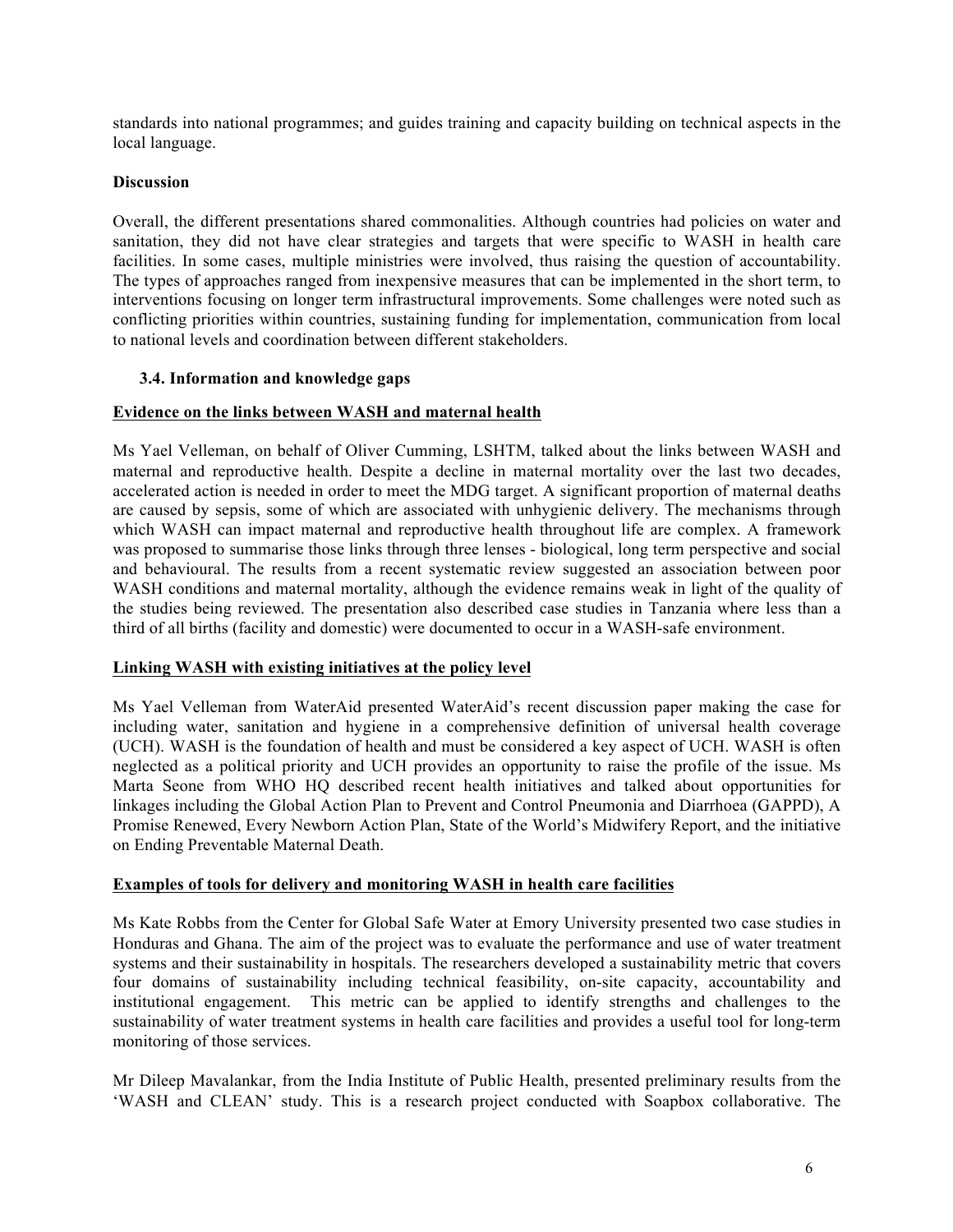objectives of this study were to develop a set of tools for measuring levels of WASH services and Infection prevention and control (IPC) measures, to pilot the tools in a small sample of maternity units in one state of India, and in two areas of Bangladesh, and to use the findings for the development of appropriate interventions. The presentation provided an example of innovative approaches to encourage health workers to change their behaviour, such as the use of photo-elicitation techniques, where participants are asked to react to photographic prompts to generate discussion, debate, and insights not gained through traditional "direct questioning" methods of data collection.

4. Summary of Day 2 – Agreeing a way forward

The second day consisted of plenary discussions and group sessions to determine key items to be included in a global action plan. The group discussions were organized around the following domains: advocacy, policies and standards, monitoring and research.

## **4.1. Identifying barriers, allies and knowledge gaps**

The second day started with a panel discussion. The panel members were Samuel Kargbo (MoHS Sierra Leone), Matthias Tembo (MoH Zambia), Jamie Bartram (UNC), Merri Weinger (USAID), Soulivanh Soukkasah (WHO country office, Laos), Yael Velleman (WaterAid). Panel members were asked to reflect on the barriers to improving WASH in health care facilities, the allies and partnerships needed in order to raise the profile of the issue and the knowledge gaps that need to be addressed. Key discussions points are summarized below.

## **Barriers**

- Countries are dealing with conflicting priorities. WASH should be considered at the outset of health programming.
- Donors' projects have targets that do not always align with national priorities.
- Lack of capacity for implementation in countries. Emphasis should be placed on training staff, especially at the local level. Training should include aspects on operation and maintenance of WASH services.
- Significant gaps remain between WASH and health initiatives despite water, sanitation and hygiene being recognized as the foundation for health.
- The health aid architecture tends to use a vertical approach, but there is a need to embed WASH into existing health programs.
- Lack of coordination between donors on investments.
- The MDGs on water and sanitation did not have a clear target for health care facilities, which made it hard to find resources for activities in health care facilities. WASH in health care facilities should be included in post-2015 target setting.
- The issue of WASH in health care facilities falls between two sectors (WASH and Health) and there is often a lack of clarity over who is responsible and who should pay. Clarification on leadership and coordination roles and responsibilities is needed.
- Lack of sufficient evidence demonstrating benefits and value for money.
- Guidelines need to be made accessible for implementers and should include aspects such as planning, design and construction elements.
- Lack of sufficient resources allocated to WASH in health care facilities.
- Examples from India some barriers include availability of cheap antibiotics, so medical staff prescribe antibiotics instead of addressing preventing infections through safer WASH conditions.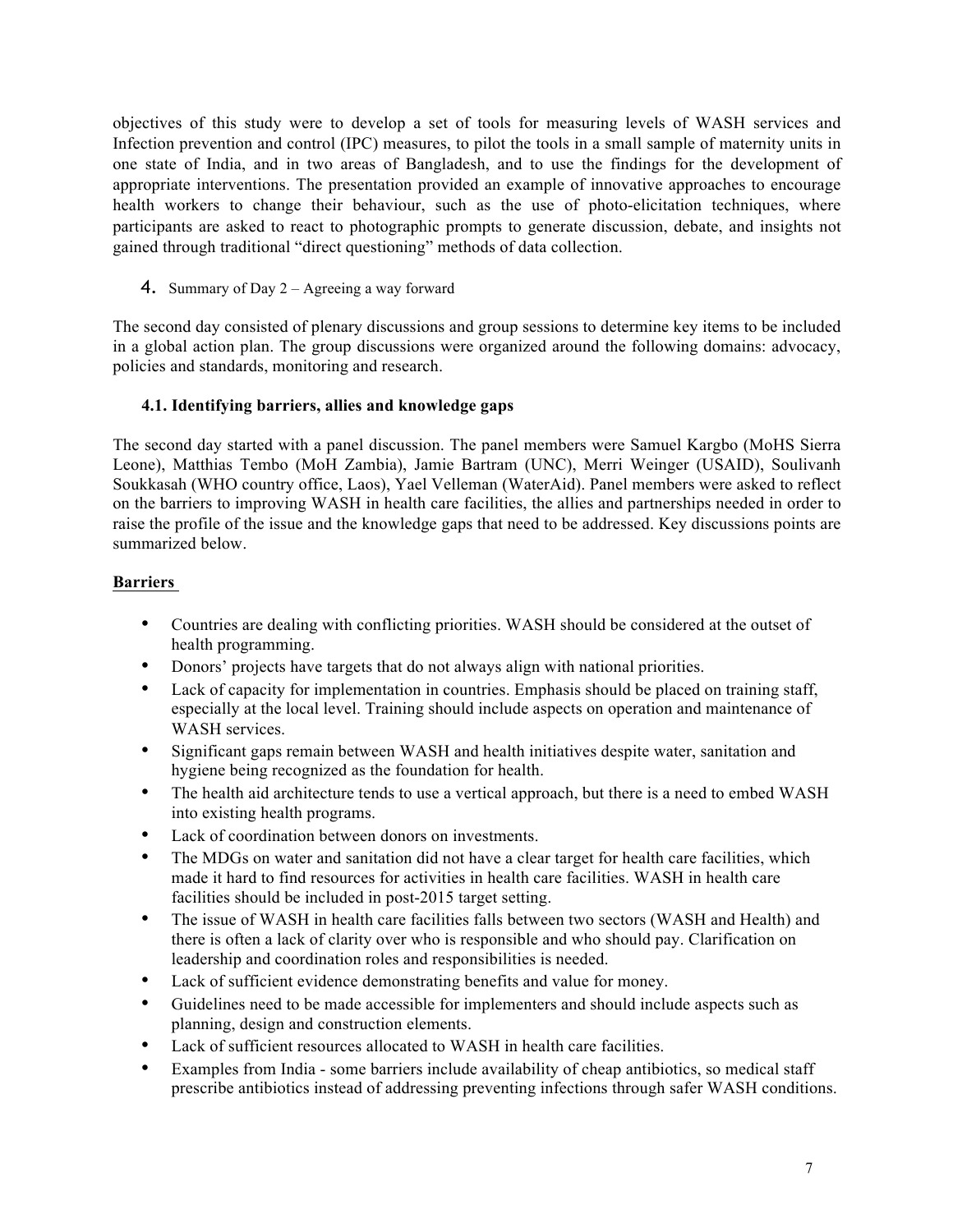Engineers are interested in large engineering projects at the expense of water and sanitation sector; there is a lack of data on how this shift has had an impact on public health.

## **Allies/partnerships**

- Facilitate coordination among donors.
- Support countries for inclusion of WASH in health care facilities in their country-level strategy.
- Work more closely with the ministries of health to integrate WASH in their programs.
- Consider new partnerships, for example with the private sector (example of a Unilever handwashing campaign in India)
- Generate more interest and local political commitment on the issue.
- Advocate for joint planning and financing between the different sectors.
- Include WASH in a broader environmental health perspective to avoid duplication of efforts.
- Partner with existing or recent initiatives that provides opportunities for accelerated steps forward (e.g. inclusion of WASH in vaccination campaigns).

## **Knowledge gaps**

- Need for strengthening monitoring to track progress over time.
- Need for evidence on financial benefits associated with improving WASH in health care facilities.
- Need for success stories of sustainable and scalable efforts to show it is doable.
- Need for evidence to support the standards and target setting.
- Need to attach costs to implementation and scale-up plans for WASH in health care facilities.
- Need to understand what information key decision makers need.
- Use examples such as the WinS approach on WASH in Schools for national advocacy. In this example, national data on WASH in Schools were analyzed together with education performance indicators. The information was used to develop an advocacy brief with compelling arguments for national ministers.

## **4.2. Development of a draft action plan**

Participants were divided into three groups to discuss key components and a set of activities to be undertaken under the broad categories of policy development and implementation, monitoring, advocacy and research. The table below summarizes the key action points discussed.

## **1. Advocacy and Partnerships**

## **Leadership**

- At global and regional level
	- Prioritize deliverables, actions and target audience.
	- Bring additional global and regional partners.
	- WHO/UNICEF joint statement on WASH to countries through national offices.
	- Support countries for effective delivery of programs at scale.
- At national level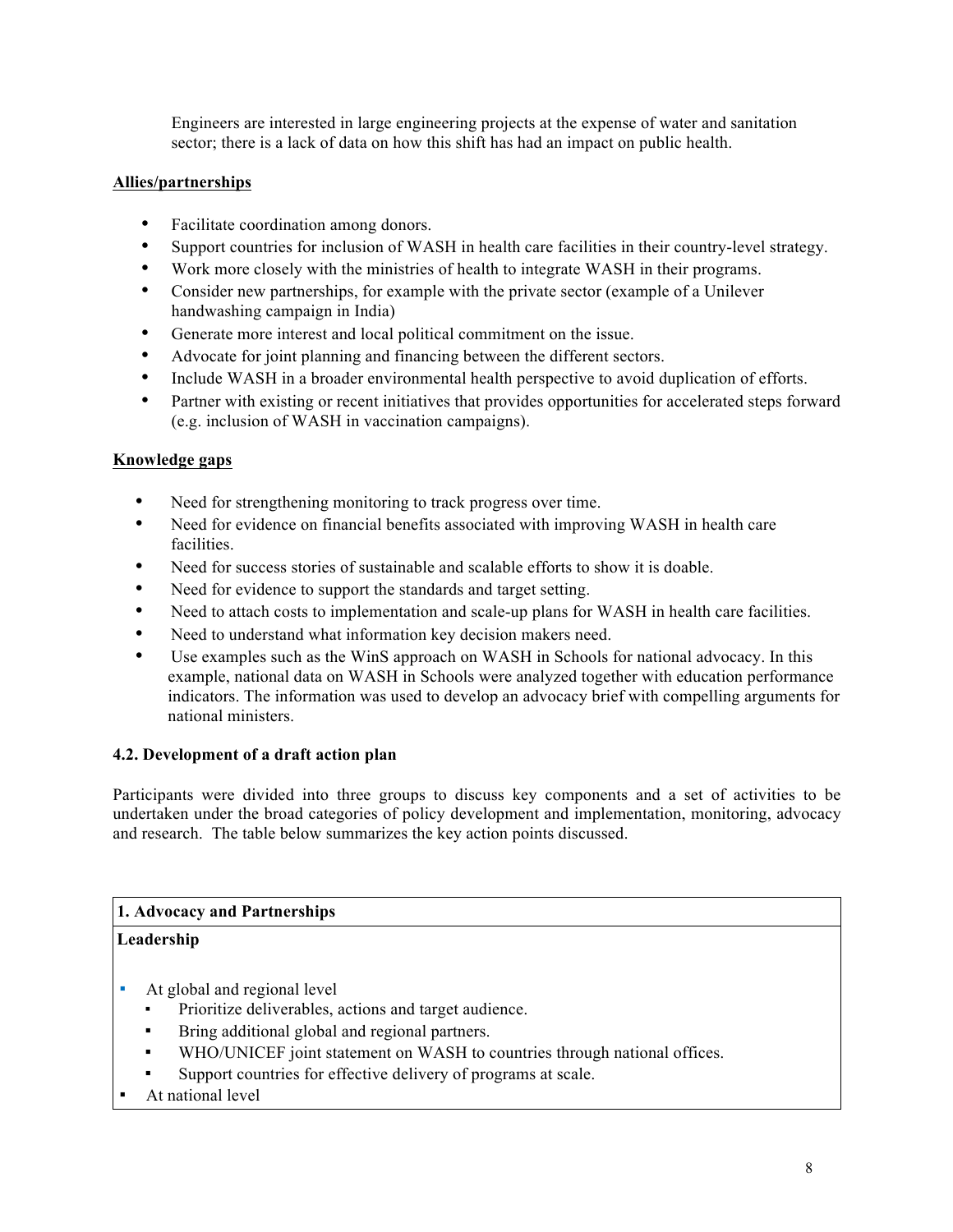- Government can ensure that WASH in health care facilities is reflected in their national plans and policies
- Government can become champions to raise the profile of the issue on the political agenda

## **Partnerships**

- Influence and/or develop partnerships with existing health initiatives: (e.g. Universal Health Coverage, A Promise Renewed, GAVI Alliance , Global Action Plan for the Prevention and Control of Pneumonia, Health care waste management initiatives, Green Guide for Health Care, Sustainable Energy for All, International Health Partnership, Protocol on Water and Health etc.)
- **•** Influence and/or develop partnerships with existing WASH initiatives: (e.g. Water safety plans, Household Water Treatment and Safe Storage etc.)
- Develop strategies for alliances with unions, associations, ICM, global health workforce alliance, internally within own agencies, civil society, academics, food safety platforms etc.

## **Advocacy Strategy**

## **Audience**

- Adopt a segmented approach to advocacy with messages tailored to specific audiences at international, national and local levels.
- Target audiences include the health sector, stakeholders from other sectors (clean energy community, human rights community), international donors, civil society, health professional standard bodies (e.g. ICN), communities
- To build demand for good facility (consumers, health workers, communities as agents of change, patients and workers rights), private sector (e.g. health insurers, product suppliers (e.g. soap, disinfectants and cleaning supplies, chlorine manufacturers, sanitary hardware).

## **Messages**

- Create simple and effective messages that are based on evidence for impact and economic benefits.
- Understand the decision making process for WASH in health care facilities and develop messages that are tailored to specific audiences (e.g. has the health sector forgotten WASH? Improving WASH in health care facilities to reduce maternal mortality, WASH in health care facilities as a strategic investment, WASH as an incentive to care retention, WASH as an indicator for quality of investments in health care facilities, use of WASH rather than antibiotics).

## **Delivery channels**

- Develop a calendar of opportunities to raise the profile of WASH in health care facilities: Global days (e.g. World Water day, Global Handwashing day, World Toilet day etc.), WASH-related events and conferences, health-related events and conferences, business forums etc.
- Develop advocacy guides and create and supporting a network of advocates
- Create an information-sharing platform for exchanging knowledge, information and expertise for decision making (case studies, success stories, research findings, examples of national standards etc.).
- Use the WinS approach in schools for national advocacy
- Use health care facilities as a place to promote WASH

## **2. Standards and Policies**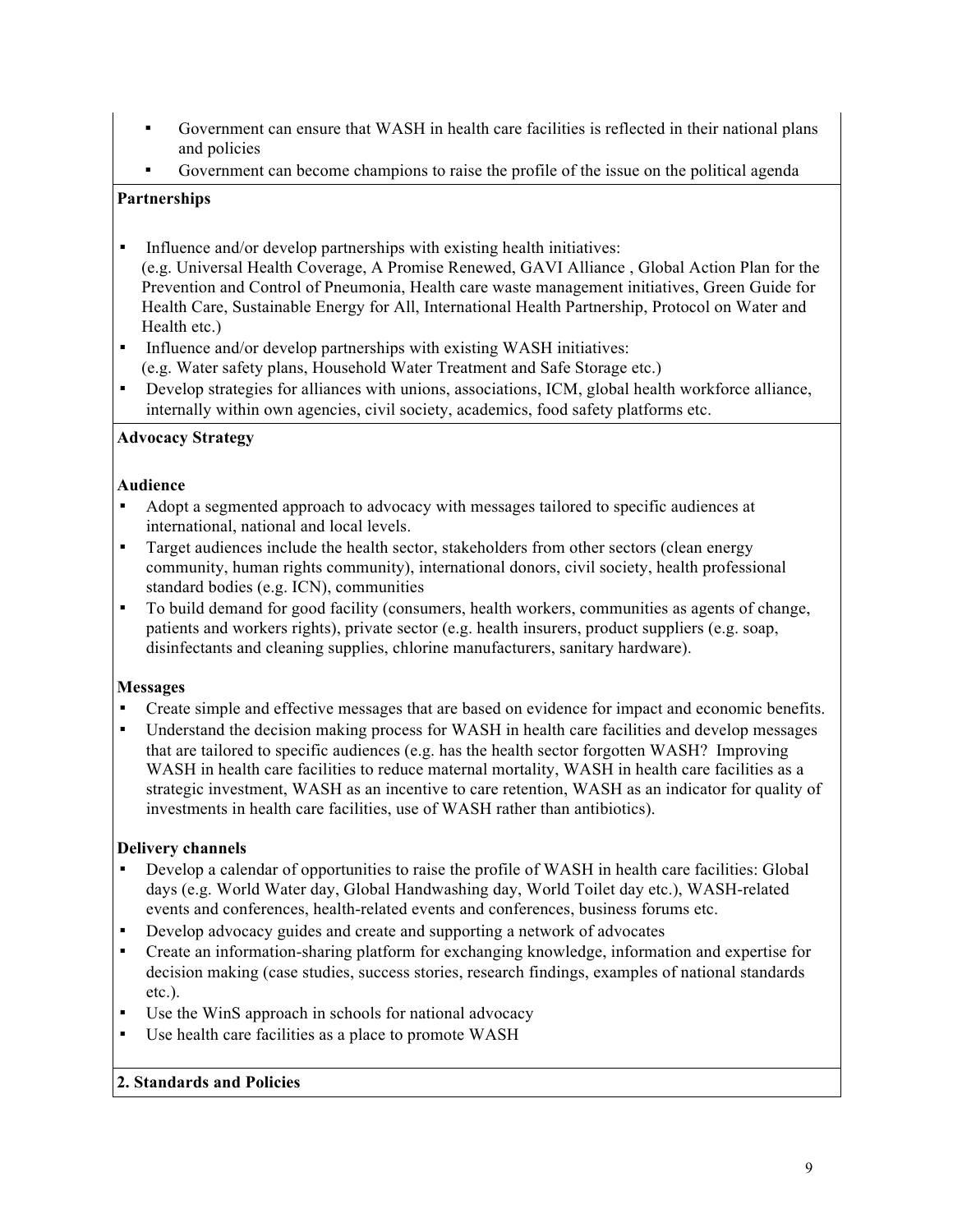- International agencies to support overall coordination of efforts between countries and support development of their strategies.
- Support countries in the implementation of WHO *Environmental Health Standards in Health Facilities;* first understand the extent to which countries use those standards and identify potential barriers to using it.
- Develop practical tools for implementation of those standards: best practices on WASH, adapt the WHO *Environmental Health Standards* to allow countries to adopt a 'laddered' approach to improving health care facilities.
- Provide examples on how to integrate WASH in health policies, roadmaps to country implementation, inclusion of WASH in health care facilities as a basic infrastructural package.
- Develop mechanisms to verify compliance: accreditation of facilities, enforcement and support recognising the need for adopting an incremental approach to improving quality of services and to empower health facility staff.
- Governments to develop policies on WASH in health care facilities when they don't exist or embed elements of WASH in other policies. Policies should be accompanied by a delivery structure: technical and financial resources, clarity on institutional and stakeholders roles and responsibilities (jurisdiction) at different levels, from national to facility level, capacity building and training, incentives etc.
- **EXECUTE:** Setting up codes of practice on facility construction (review of construction design and maintenance standards, codes of practice, infrastructure for infection control

## **3. Monitoring**

- Establish a monitoring framework with a core set of indicators through local, national, and global levels
- Harmonize, strengthen, and cooperate with existing monitoring initiatives (e.g. SARA, SDI, JMP, HMIS)
- Establish country and global baseline on WASH in health care facilities
- Embed WASH in health care facilities in WASH targets and indicators post-2015
- Embed WASH in health care facilities in Universal Health Coverage monitoring framework
- Allocate resources towards monitoring and build capacity to ensure good quality data
- Develop indicators of WASH services quality and satisfaction among users in health care facilities
- Develop indicators for measuring sustainability of WASH services
- Develop checklist for health facility level monitoring based on national standards
- Monitor project implementation and document lessons learnt

## **4. Research needs**

- Overall coordination of research and related activities by lead agencies
- Review raw HMIS data and examine hospital performance and WASH
- Understand decision makers' motivation and priorities setting
- Document cost effectiveness of WASH investments in health care facilities
- Build evidence base on health impact of poor WASH conditions in health care facilities
- **•** Identify drivers for behaviour change among health care facilities staff, patients and visitors
- Understand users' perception and acceptability of WASH services in health care facilities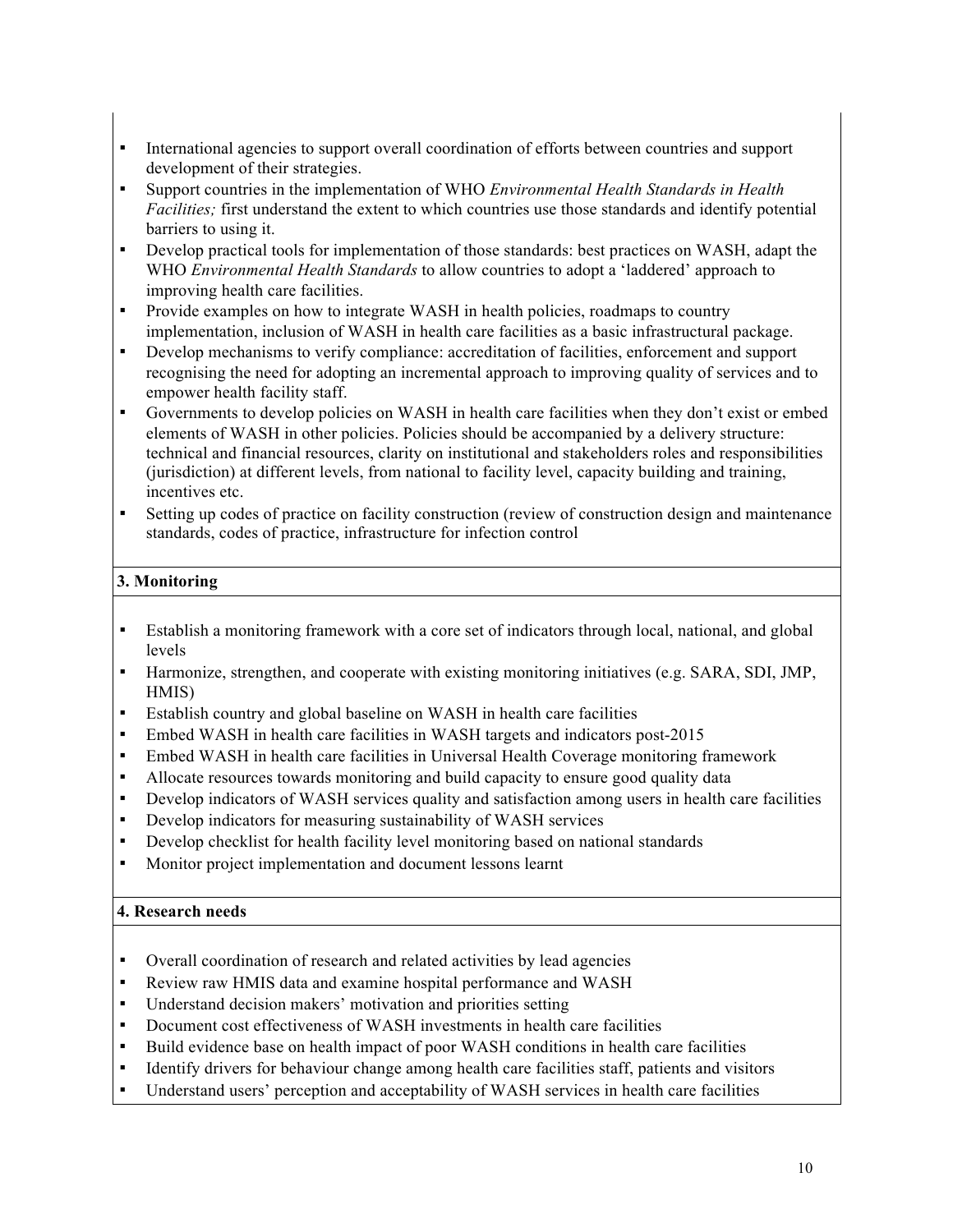- Rationale for selection of monitoring indicators (evidence base, feasibility, cost etc.)
- **•** Optimize hardware and infrastructure designs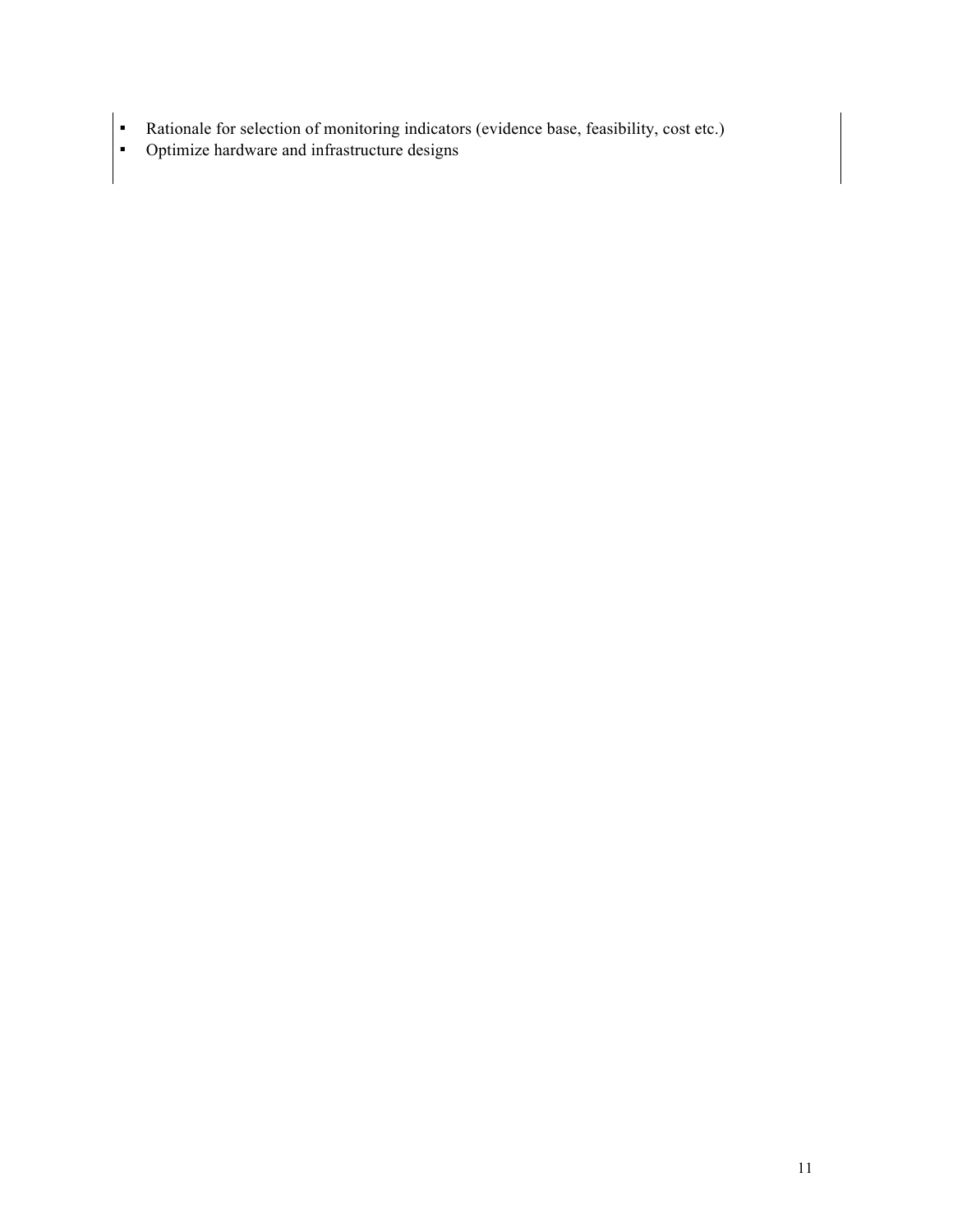5. Closing remarks and next steps

Dr Neira and Mr Bruce Gordon (WHO HQ) and Mr Evariste Kouassi Komlan (UNICEF) thanked the participants for a very productive meeting and rich discussions. In the post-2105 development context, the meeting started the journey towards the provision of universal access to safe drinking water and adequate sanitation at health centers. WASH and health professionals from national and international organizations, governments, academia, NGOs and donors came together and agreed on the urgent need for concerted efforts to improve water, sanitation and hygiene services in health facilities. Partners recognized the important role they have to play in raising awareness, producing knowledge, building political will, mobilizing resources and promoting action. Several countries at the meeting committed to becoming champions to raise awareness on the risks from inadequate WASH in health facilities. The meeting ended with a speech from Dr Ana Mato, the Spanish Minister of Health, Social affairs and Equality, who expressed her support of those efforts.

As next steps, the draft action plan will be developed further based on inputs from participants. The activities, roles and responsibilities will be discussed with key stakeholders over the coming months to prepare a more comprehensive global strategy. Teleconferences with a core group of partners will be organized in July to discuss the way forward.

## **6.** Appendices

**Appendix 1: Participants lists**

**Appendix 2: Agenda**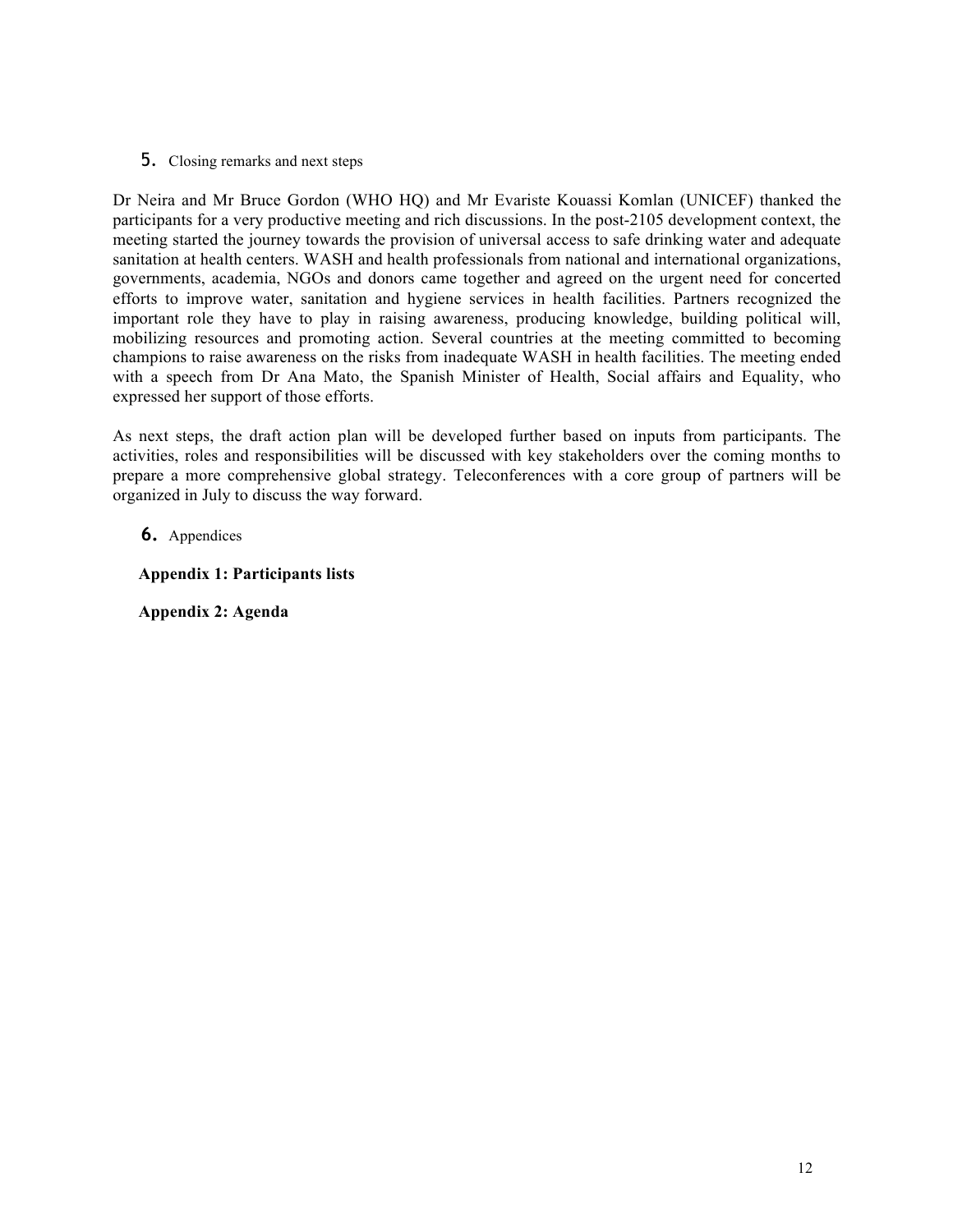#### **Appendix 1. List of participants**

#### **Evariste Kouassi-Komlan**

Senior Adviser Water, Sanitation and Hygiene (WASH) UNICEF Three UN Plaza, New York, NY 10017 UNITED STATES OF AMERICA

#### **Andrew Trevett**

Senior Adviser Water, Sanitation and Hygiene (WASH) UNICEF Three UN Plaza, New York, NY 10017 UNITED STATES OF AMERICA

#### **Peter Harvey**

Regional Adviser - Water, Sanitation and Hygiene UNICEF - Eastern and Southern Africa Regional Office UN Gigiri PO Box 44145-00100 Nairobi KENYA

#### **David Delienne**

Regional Advisor - Water, Sanitation and Hygiene UNICEF Regional Office for West and Central Africa B.P. 29720 Yoff, Dakar SENEGAL

#### **Chander Badloe**

Regional Advisor - Water, Sanitation and Hygiene UNICEF East Asia and Pacific Regional Office, 19 Phra Atit Road, Bangkok 10200 THAILAND

## **Josefina Maestu**

Coordinator/Director UN-Water Decade Programme on Advocacy and Communication Casa Solans - Avda. Cataluña 60 - 50014 Zaragoza SPAIN

#### **Margarita Palau Miguel**

Jefe del Área de Calidad Sanitaria de las Aguas SG Sanidad Ambiental y Salud Laboral DG Salud Pública, Calidad e Innovación Secretaría de Sanidad y Consumo Ministerio de Sanidad, Servicios Sociales e Igualdad Paseo del Prado 18-20 28014 Madrid. SPAIN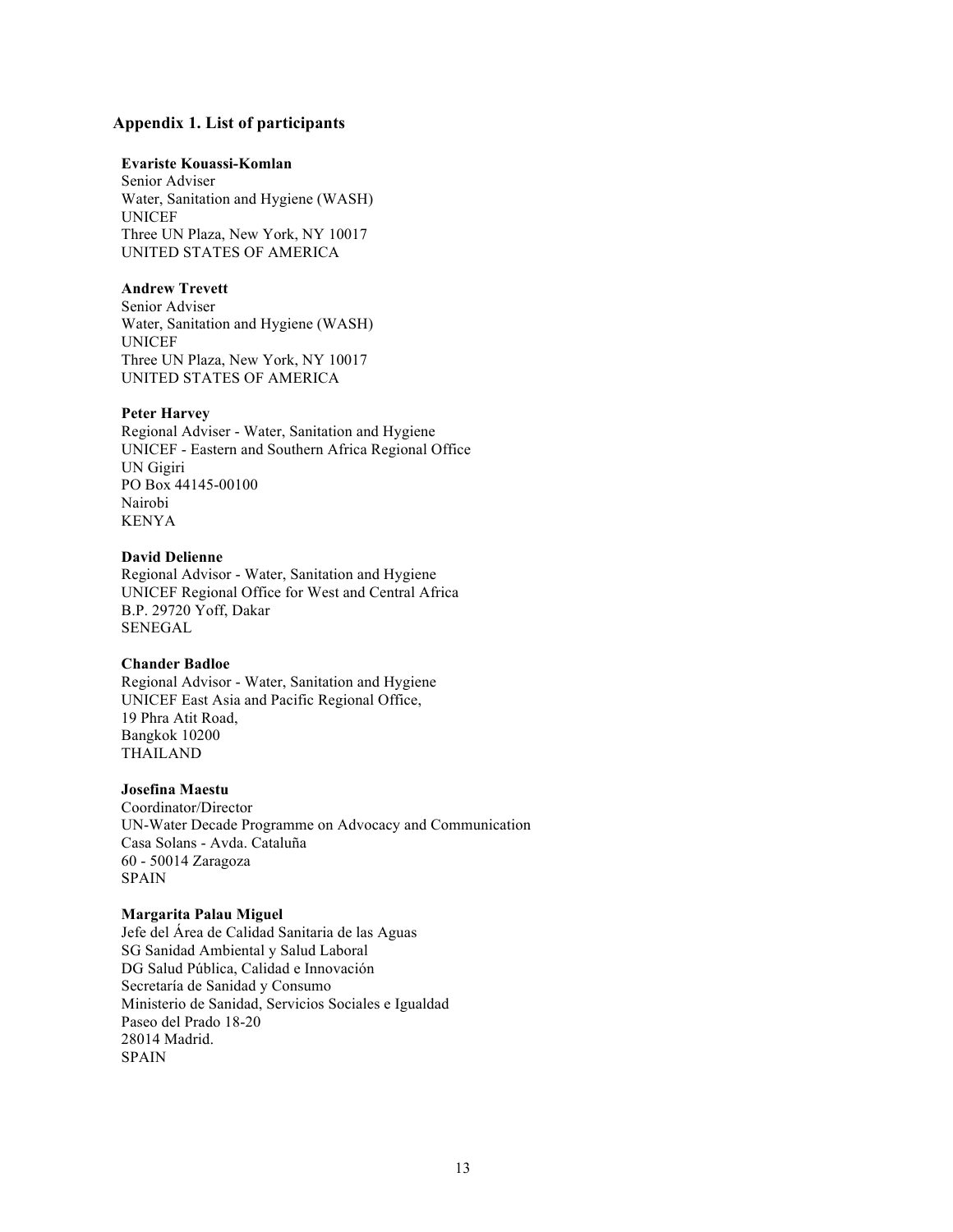#### **Santiago González**

Área de Calidad Sanitaria de las Aguas SG Sanidad Ambiental y Salud Laboral DG Salud Pública, Calidad e Innovación Secretaría de Sanidad y Consumo Ministerio de Sanidad, Servicios Sociales e Igualdad Paseo del Prado 18-20 28014 Madrid. SPAIN

#### **Isabel Ortega**

Área de Calidad Sanitaria de las Aguas SG Sanidad Ambiental y Salud Laboral DG Salud Pública, Calidad e Innovación Secretaría de Sanidad y Consumo Ministerio de Sanidad, Servicios Sociales e Igualdad Paseo del Prado 18-20 28014 Madrid. SPAIN

#### **Sergio Galán Cuenda**

Jefe del Área de Salud */Head of the Health Division* Departamento de Cooperación Sectorial Dirección de Cooperación Multilateral, Horizontal y Financiera Agencia Española de Cooperación Internacional para el Desarrollo AECID Ministerio de Asuntos Exteriores y Cooperación Avda. de los Reyes Católicos, 4 28040 – Madrid SPAIN

#### **Christine Moe**

Director, Center for Global Safe Water at Emory Hubert Dept of Global Health Rollins School of Public Health CNR 6041, MS: 1518-002-7BB Emory University 1518 Clifton Rd, CNR Bldg. 6050 Atlanta, GA 30322 UNITED STATES OF AMERICA

#### **Katharine Ann Robb**

Center for Global Safe Water Rollins School of Public Health Emory University 1518 Clifton Rd, CNR Bldg. 6050 Atlanta, GA 30322 UNITED STATES OF AMERICA

#### **Yael Velleman**

Senior Policy Analyst (Sanitation and Health) WaterAid 47-49 Durham Street London SE11 5JD UNITED KINGDOM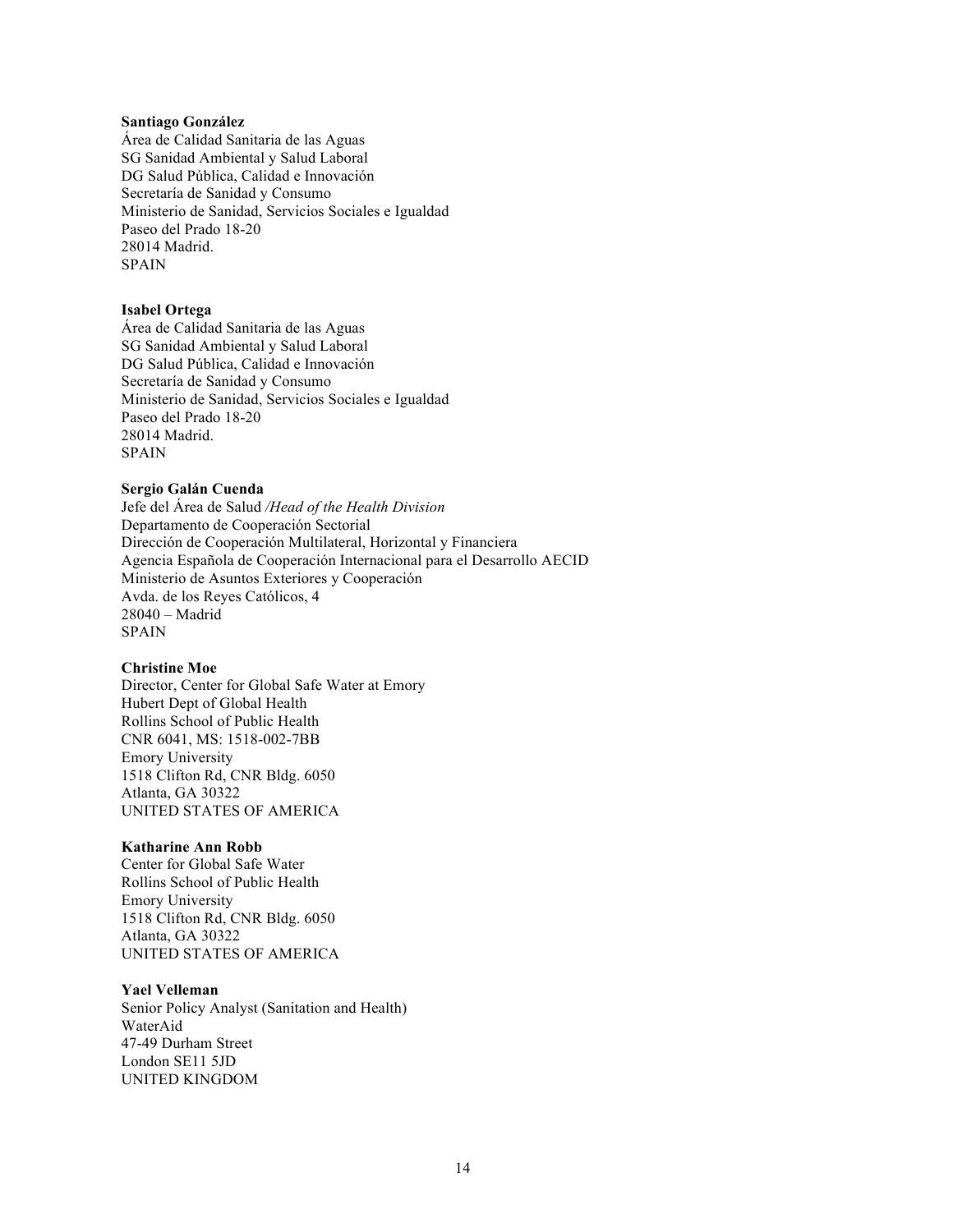#### **Tom Slaymaker**

Senior Policy Analyst (Governance) WaterAid 47-49 Durham St London SE11 5JD UNITED KINGDOM

#### **Rob Quick**

Clinical Assistant Professor Centers for Disease Control and Prevention Enteric Diseases Epidemiology Branch 1600 Clifton Road Mialstop: A38 Atlanta, GA 30307 UNITED STATES OF AMERICA

#### **Corinne Schuster Wallace**

United Nations University (UNU-INWEH) 175 Longwood Road South Suite 204, Hamilton Ontario L8P 0A1 CANADA

#### **Jamie Bartram**

The Water Institute at UNC Gillings School of Global Public Health University of North Carolina and Chapel Hill 148 Rosenau Hall, CB #7431135 Dauer Drive Chapel Hill NC 27599-7431 UNITED STATES OF AMERICA

#### **Ryan Cronk**

The Water Institute at UNC Gillings School of Global Public Health University of North Carolina and Chapel Hill 148 Rosenau Hall, CB #7431135 Dauer Drive Chapel Hill NC 27599-7431 UNITED STATES OF AMERICA

#### **Oliver Cumming**

Lecturer London School of Hygiene and Tropical Medicine Keppel Street London WC1E 7HT UNITED KINGDOM

#### **Gayle Martin**

World Bank (SDI) 1818 H. Street NW Washington DC 20433 UNITED STATES OF AMERICA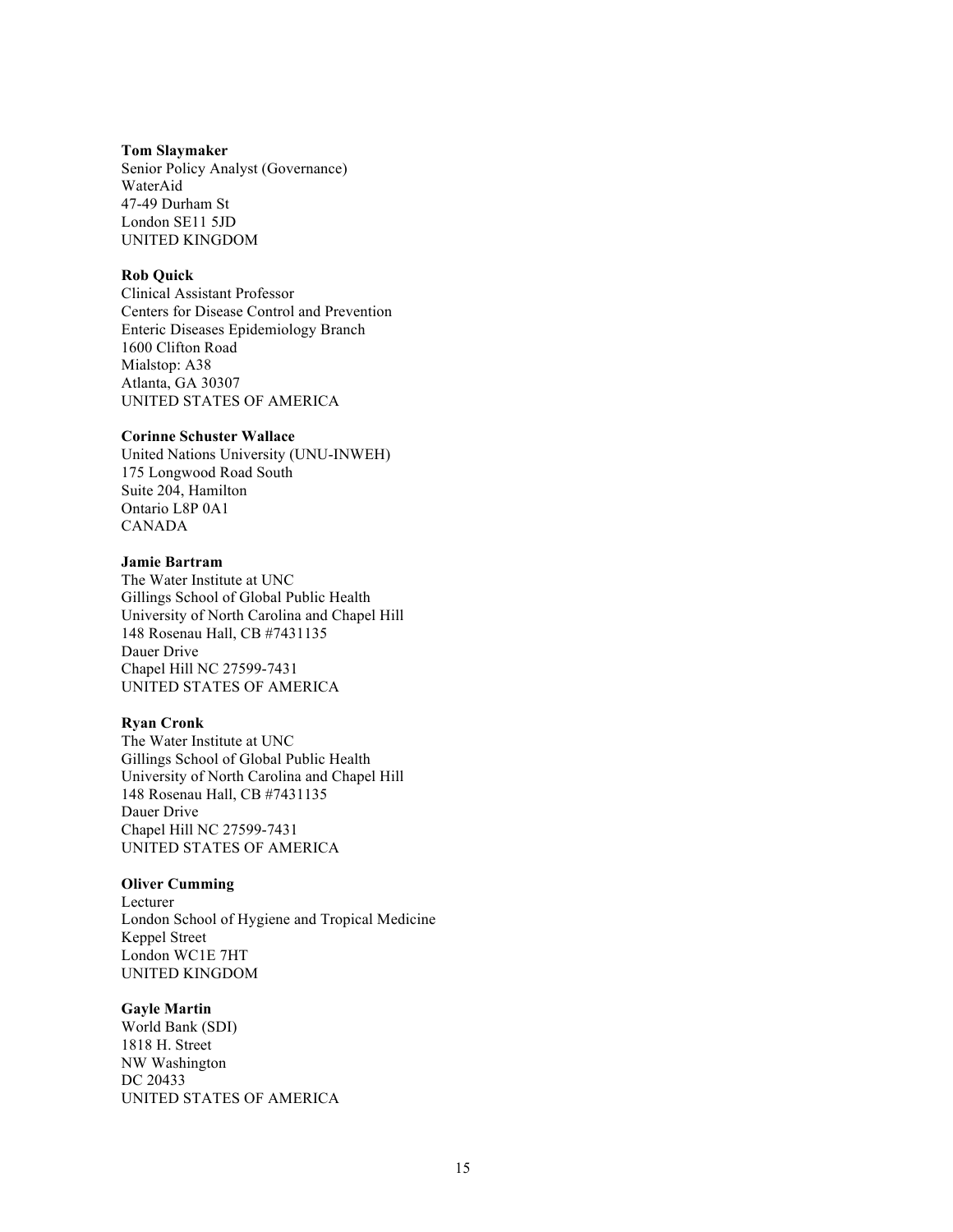#### **Merri Weinger**

Environmental Health Team Leader USAID GH/HIDN/MCH Room 3.07-010 RRB 1300 Pennsylvania Ave., NW Washington DC 20523 UNITED STATES OF AMERICA

#### **Moussa Ag Hamma**

Sanitary Engineer, Public Health Division Ministry of Health Koulouba Bamoko REPUBLIC OF MALI

#### **Urantsetseg Shagdar**

Ministry of Health Central Post PO Box PO Box 596 Ulaanbaatar MONGOLIA

#### **Matthias Tembo**

Government of the Republic of Zambia Ministry of Health Ndeke House P O Box 30205 Lusaka 10101 ZAMBIA

#### **Samuel Sheku Kargbo**

Ministry of Health and Sanitation Youyi Building, 4th Floor Brookfields Freetown SIERRA LEONE

#### **Kwengani Mavard Benjamin**

Ministère de la Santé Publique 4310, Boulevard du 30 Juin PO Box B.P. 3088 Kin 1 Kinshasa DEMOCRATIC REPUBLIC OF THE CONGO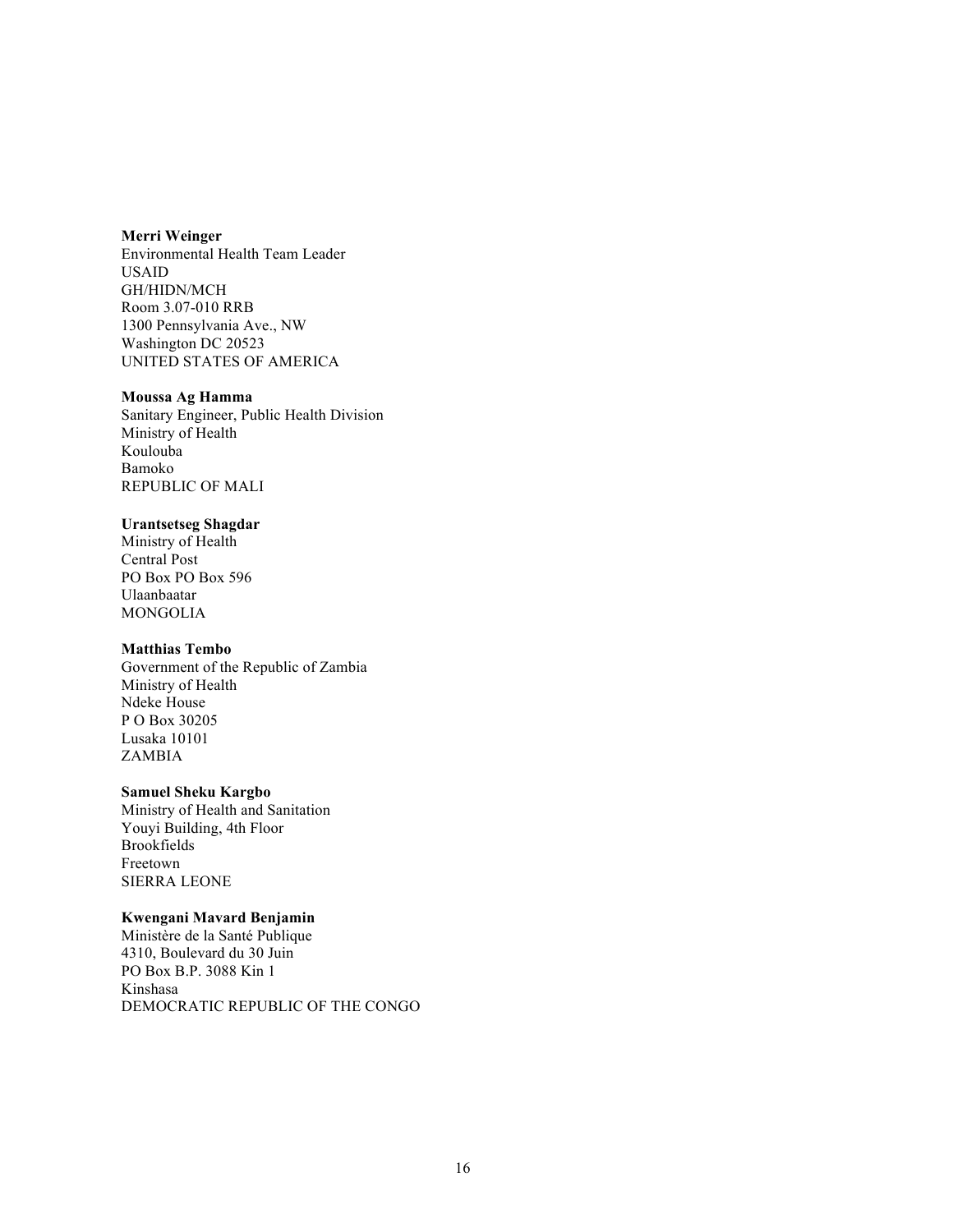#### **Soulivanh Souksavath**

Technical officer WHO Country Office PO Box PO Box 343 Vientiane LAO PEOPLE'S DEMOCRATIC REPUBLIC

#### **Shinee Enkhtsetseg**

Technical Officer WHO European Centre for Environment and Health Hermann-Ehlers-Strasse 10, 53113, Bonn GERMANY

#### **Teofilo Monteiro**

Advisor, Water and Basic Sanitation Oficina Sanitaria Panamericana Lost Pinos 251 Urbanización Camacho La Molina, Lima 12 PERU

## **Alexander Von Hildebrand**

Technical Officer Sanitation, Water and Environmental Health Building Healthy Communities & Populations World Health Organization Western Pacific Regional Office PO Box 2932 Manila1000 PHILLIPPINES

#### **Payden**

Sanitary Engineer World Health Organization Regional Office for South-East Asia IP Estate, Ring Road New Delhi 110002 INDIA

#### **Oyuntogos Lkhasuren**

Technical Officer WHO Country Office 125 Saphanthong Road Ban Saphanthongtai, Sisattanak District PO Box 343 Vientiane LAO PEOPLE'S DEMOCRATIC REPUBLIC

#### **Maria Neria**

Director Department of Public Health Environmental and Social Determinants of Health World Health Organization 20 Avenue Appia, 1211 Geneva 27 **SWITZERLAND**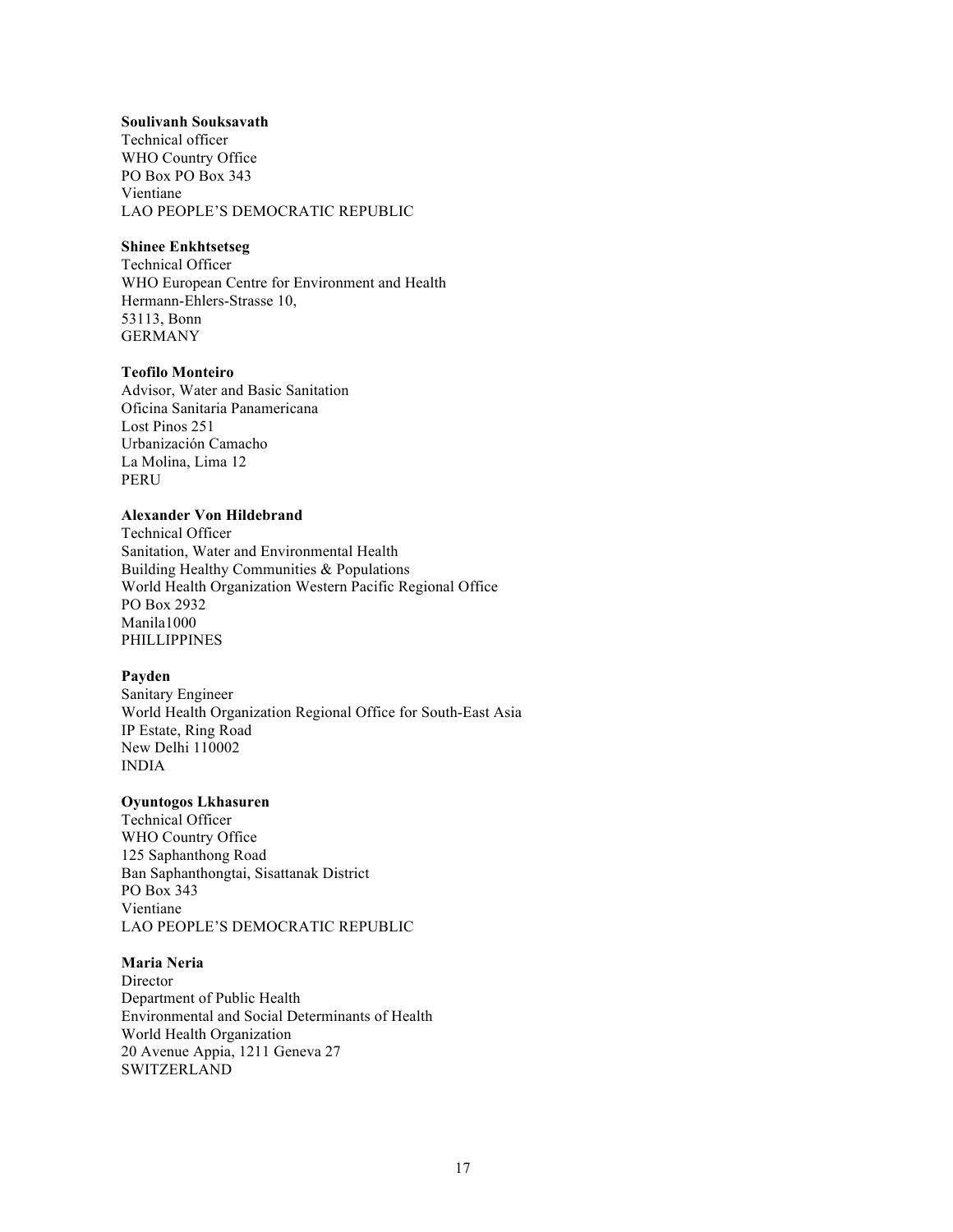## **Bruce Gordon**

Coordinator a.i., Water, Sanitation, Hygiene and Health World Health Organization Department of Public Health, Environmental and Social Determinants of Health 20 Avenue Appia, 1211 Geneva 27 SWITZERLAND

#### **Sophie Boisson**

Technical Officer Water, Sanitation, Hygiene and Health World Health Organization Department of Public Health, Environmental and Social Determinants of Health 20 Avenue Appia, 1211 Geneva 27 SWITZERLAND

#### **Marta Seoane Aguilo**

External Relations Officer World Health Organization Family, Women's and Children's Health Department of Public Health, Environmental and Social Determinants of Health 20 Avenue Appia, 1211 Geneva 27 **SWITZERLAND**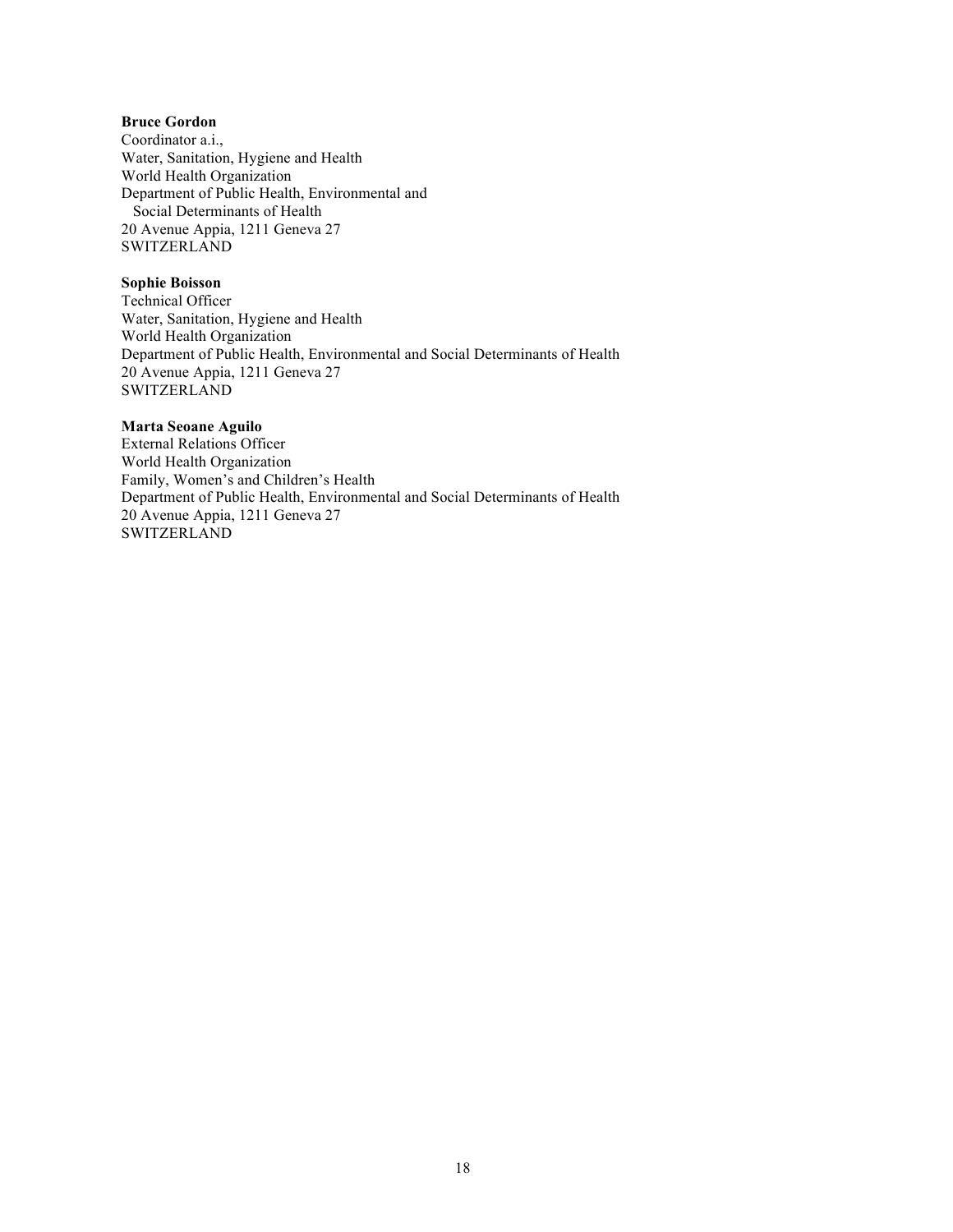## **Appendix 2. Agenda**

## **Meeting the fundamental need for water, sanitation and hygiene services in health care facilities**

## **22-23 April 2014 Madrid, Spain**

## **Objectives**

- Present existing global data on access, monitoring mechanisms and policies regarding WASH in health care facilities;
- Share national examples of successful strategies and approaches for substantially improving WASH in health care facilities;
- Identify information and knowledge gaps and prioritize needs; and
- Develop draft global strategy and action plan among important actors.

## **Expected Outcomes**

- Meeting report summarizing presentations and discussions;
- Global strategy on WASH in health care facilities; and
- Global action plan for 2014-2015, responsible actors, and funding needs.

| 09h00-<br>09h30   | Opening remarks                                                                                         | Spanish Ministry of Health,<br>WHO, UNICEF                                       |
|-------------------|---------------------------------------------------------------------------------------------------------|----------------------------------------------------------------------------------|
| 9h30-10h30        | <b>Session 1: Global access and standards</b>                                                           |                                                                                  |
|                   | Introduction, meeting objectives and expected<br>outcomes<br>Global status of WASH conditions in health | Maria Neira, WHO HQ<br>Ryan Cronk, UNC                                           |
|                   | care facilities                                                                                         | Moderator: Evariste Kouassi-<br>Komlan, UNICEF                                   |
|                   | 15 minute presentations followed by 30 min of                                                           |                                                                                  |
|                   | discussion.                                                                                             |                                                                                  |
| $10h30-$<br>10h45 | Coffee Break                                                                                            |                                                                                  |
| $10h45 -$         | <b>Session 2: Major monitoring mechanisms</b>                                                           |                                                                                  |
| 11h30             | Service availability and readiness assessment<br>(SARA)                                                 | Bruce Gordon (on behalf of<br>Claire Preaud), WHO HQ<br>Gayle Martin, World Bank |
|                   | Service delivery indicators (SDI) program                                                               | Moderator:                                                                       |
|                   | 10 min presentations followed by 25 min of moderated<br>discussion.                                     | Jamie Bartram, UNC                                                               |

## **Tuesday 22 April 2014**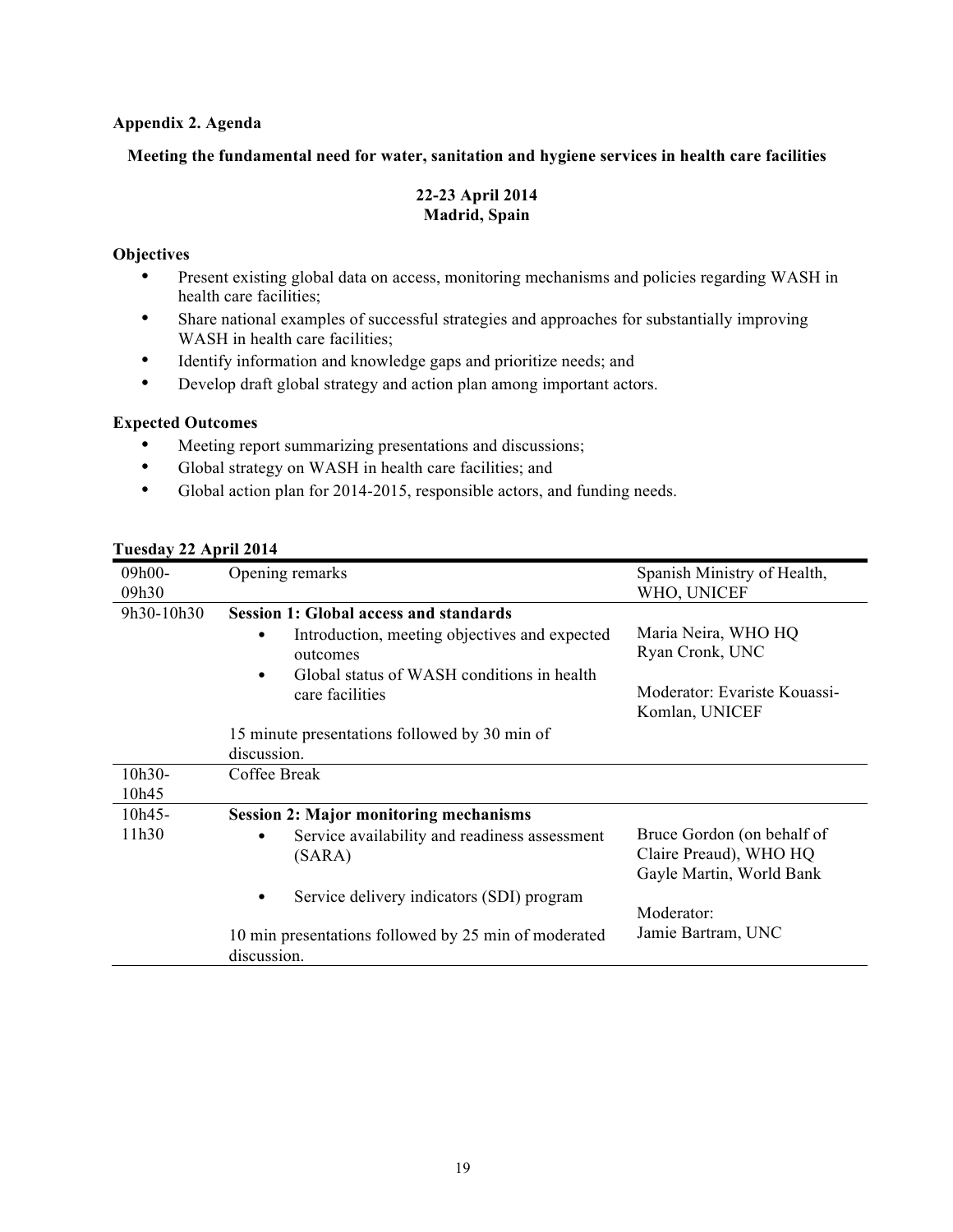| 11h30-          | <b>Session 3: Country case studies</b>                                                                                      |                                                                        |
|-----------------|-----------------------------------------------------------------------------------------------------------------------------|------------------------------------------------------------------------|
| 13h00           | Zambia<br>Sierra Leone<br>Mongolia                                                                                          | Matthias Tembo, MoH Zambia<br>Samuel Kargbo, MoH Sierra<br>Leone       |
|                 | ٠<br>Nepal<br>Laos                                                                                                          | Oyuntogos Lkharusen, WHO<br>Cambodia<br>Bhim Acharya, MoH Nepal        |
|                 | 10 min presentations followed by 30 min of moderated<br>discussion.                                                         | Soulivanh Soukksavah, WHO<br>Laos<br>Moderator:                        |
|                 |                                                                                                                             | Sophie Boisson, WHO HQ                                                 |
| 13h00-<br>14h00 | Lunch                                                                                                                       |                                                                        |
| 14h00-<br>15h00 | <b>Session 4: Gains from linking WASH improvements</b><br>in health care facilities to health efforts                       |                                                                        |
|                 | Linking WASH to improvements in<br>maternal/newborn health                                                                  | Yael Vellman, WaterAid on<br>behalf of Oliver Cumming,<br><b>LSHTM</b> |
|                 | WASH and Universal Health Coverage<br>Integrating WASH with maternal and child<br>health initiatives - vision for post-2015 | Marta Seoane-Aguilo, WHO<br>HQ<br>Yael Vellman, WaterAid               |
| 15h00-<br>15h15 | Coffee Break                                                                                                                |                                                                        |
| 15h15-<br>15h45 | Sustainability metric for WASH in health care<br>facilities                                                                 | Katherine Robb, Emory<br>University                                    |
|                 | Improving service uptake/delivery of care                                                                                   | Dileep Mavalankar, India<br>Institute for Public Health                |
|                 | 15 min presentations                                                                                                        | Moderator:<br>Corinne Wallace, UNU                                     |
| 15h45-<br>16h00 | Discussions and Wrap up                                                                                                     | Bruce Gordon, WHO                                                      |
|                 |                                                                                                                             |                                                                        |

## **Wednesday 23 April 2014**

| 09h00-9h15 | Summary of Day one                                | Rapporteurs: Andrew Trevett, |
|------------|---------------------------------------------------|------------------------------|
|            |                                                   | Chander Badloe, UNICEF       |
| $09h15-$   | Session 6: Developing a global strategy; agreed   |                              |
| 10h30      | principles and components to address monitoring,  |                              |
|            | standards/implementation and advocacy)            |                              |
|            | 5 panelists, each speak for 3 minutes followed by | Moderator:                   |
|            | moderated discussion on strategy                  | Tom Slaymaker, WaterAid      |
| $10h30-$   | Coffee                                            |                              |
| 10h45      |                                                   |                              |